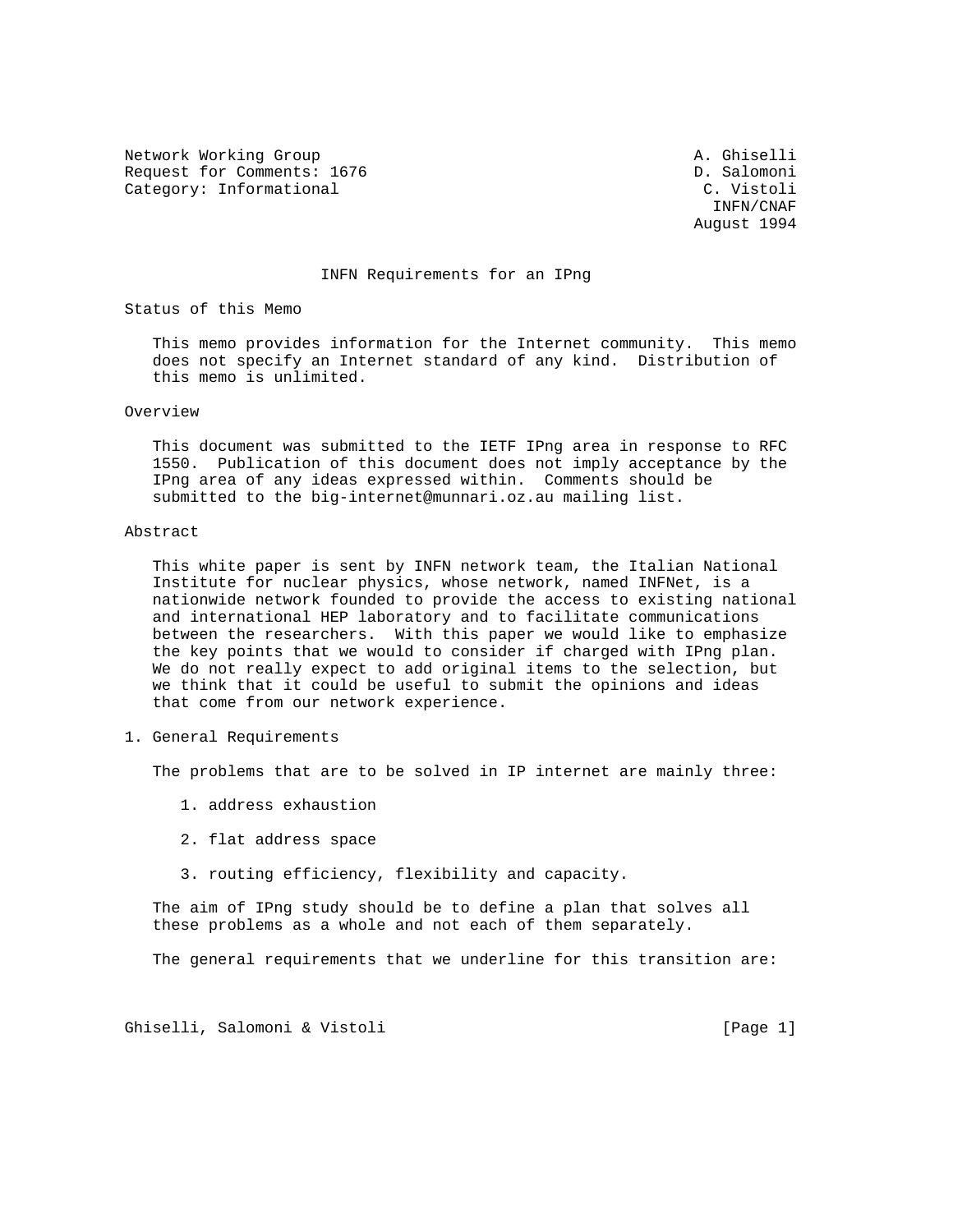- transparency to the final user: user applications should not be influenced.
- flexibility: Simplify the suitability to new communication technology and to topology changes due to new services provided or to different users needs.
- 2. Application and Transport Level

 Starting from the top of the OSI model, we think that the users applications should not be influenced by the migration plan. It means that the TCP (the transport layer) must maintain the same interfaces and services to the upper layers. Anyway, it is also necessary to foresee the use of a different transport services. The possibility to use different transport should be offered to the applications. Therefore a transport selector field is needed.

3. Network layer: service and address

 We assume that the network layer must continue to provide the same datagram service as IP does. CLNS could be a solution and a reliable starting point for the IPng. The main advantage is that this solution has been profitable tested and it is already available on many systems. It is not, of course, deployed as widely as IPv4 is, since it is a newer technology, but it is widely configured and and there is already operational experience. The corresponding address, the NSAP, is 20 bytes long. It is long enough to scale the future data network environment. Its hierarchical format can be organized in a really flexible way, satisfying hierarchical routing and policy based routing needs and simplifying the distributed administration and management. A lot of work has been already done in the majority of the countries in order to define NSAP formats satisfying both the requirements of administrative delegation and routing performances.

4. Routing protocols

 We don't consider the decision about the routing protocol to be adopted for the IPng to be fundamental. Even if this choice is very important to obtain good performances, the routing protocols can be changed or improved at any time, because there is no influence into the End Systems configuration. Relationships between NSAP aggregation, hierarchical topology and hierarchical routing algorithm must be taken into account in IPng plan. These issues could improve administration and topological flexibility of the IPng and solve the flat problem of the IPv4. The IPng routing protocols should include policy-based features. The IPv4 network topology is very complex and it will continue to enlarge during the transition. It would be very difficult or impossible to manage it without the "policy" tools. The

Ghiselli, Salomoni & Vistoli [Page 2]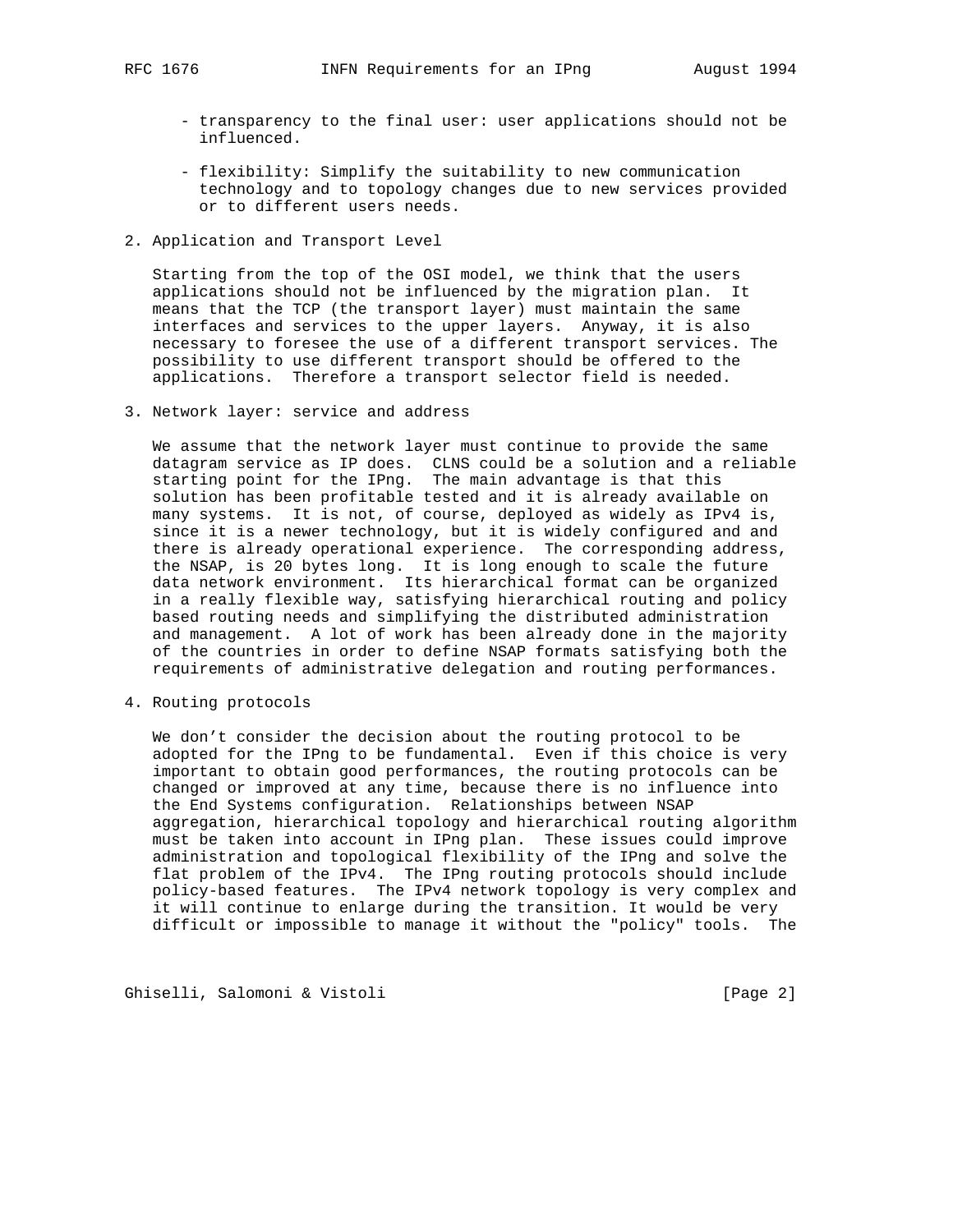multicast capability as well as any other new features that fit in a datagram network should be supported. Regarding the Source Routing feature, since we think that it deeply modifies the aim and the "philosophy" of a connectionless network and it also introduces an heavy complication in the end nodes and routers software, we don't consider it a major issue.

5. Layer 2 or communication infrastructure media support.

 This is an open field, rapidly changing, then it must be left open to any evolution. What it should be recommended is to be compatible with the above network layer.

6. Transition and Deployment

 We faced the problem of the transition of the DECNET global network to DECNET/OSI over CLNS. This activity is now proceeding to the last step and based on this experience we would underline some points that we found important during the transition deployment. The transitions must be planned and developed in a distributed way. This means that every organization should have the possibility to plan and start their network migration without loosing connectivity with the existing global internet. Of course, the compatibility with the IPv4 world must be maintained, this mean that a new generation system must interwork with both the IPv4 and IPng nodes, using the same applications.

 However, it is important to define a deadline for the backward compatibility in order to avoid huge software maintenance in the user systems and a "multi-topology" management. We think that a dual stack approach could simplify very much the transition, whereas a translation mechanism would need a widely and deep coordination in order to maintain the global connectivity during the transition period. The dual stack is simpler and could be easily developed, but it is important to push in order to have pure IPng with global connectivity as soon as possible; this could happen when there are no more "IPv4 only" hosts.

 Indeed, the drawback of the dual stack configuration is that you continue to suffer for the IPv4 address space exhaustion and that you must continue to support the IPv4 routing protocols and infrastructure. We don't think that the tunnel solution to interconnect the IPv4 isle could give good performances to the users. Then, it is important to maintain the IPv4 connectivity and the dual stack software support in the End System software in a determined timeframe, or the transition will never end.

Ghiselli, Salomoni & Vistoli [Page 3]